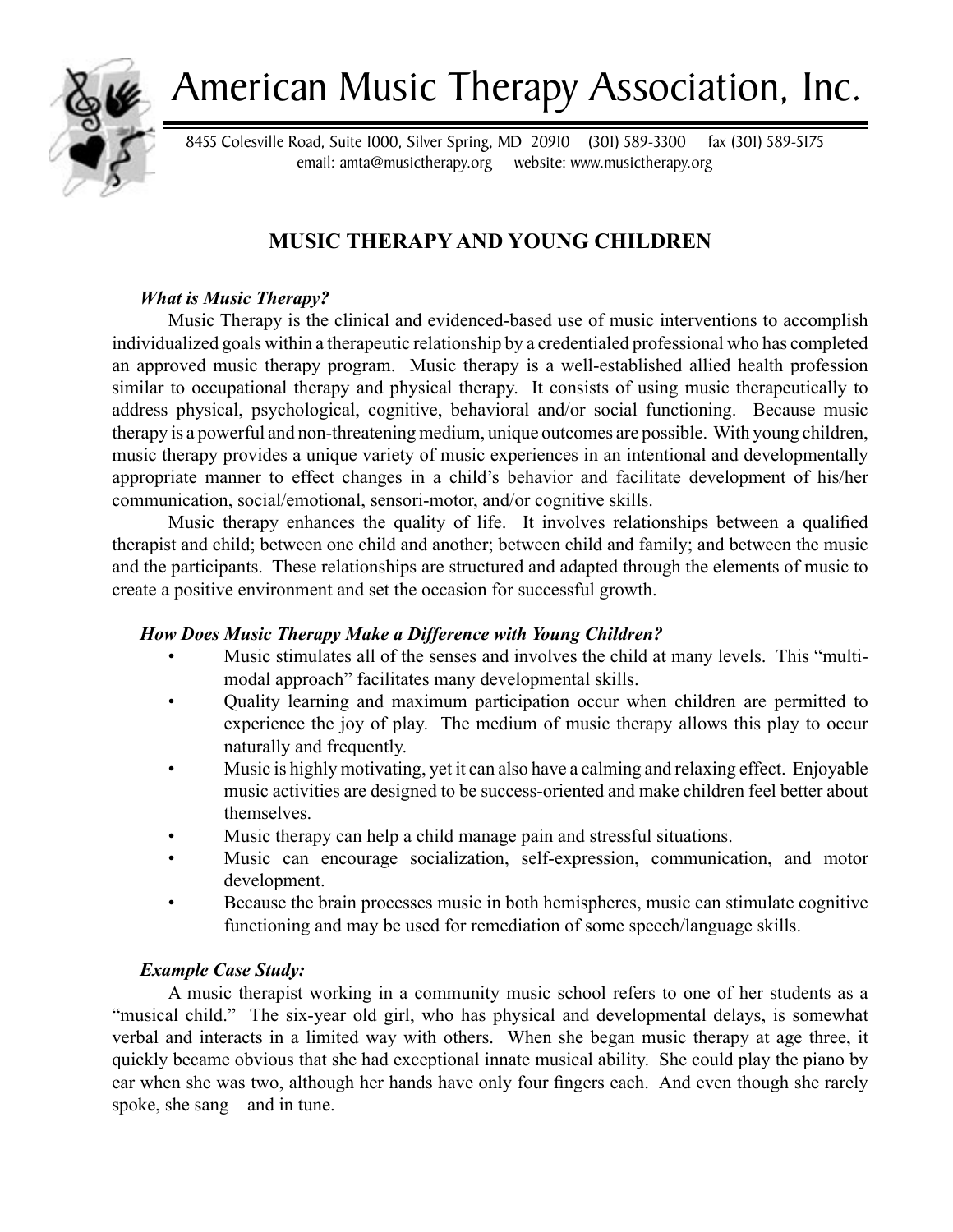The last three years have resulted in significant growth. Through weekly individual 45-minute and then 60-minute music therapy sessions, the child has made progress in the length of her attention span, degree of independence and ability to follow directions. She now speaks one and two word phrases spontaneously, and there is also marked improvement in her social skills. In addition to singing and playing keyboard and piano, the child now plays the omnichord, autoharp, bells, chimes, xylophones, drum set and various small percussion instruments. In her initial stages of music therapy, when she played the keyboard and piano, she would not allow anyone else to play with her. Now, however, she plays the melody and the therapist plays the accompaniment. The child's preschool teacher has asked her to play for other children in her class, thereby using her musical strength to draw her into the group.

#### *What Do Music Therapists Do?*

Music therapists involve children in singing, listening, moving, playing, and in creative activities that may help them become better learners. Music therapists work on developing a child's self-awareness, confidence, readiness skills, coping skills, and social behavior and may also provide pain management techniques. They explore which styles of music, techniques and instruments are most effective or motivating for each individual child and expand upon the child's natural, spontaneous play in order to address areas of need.

Often working as a part of an interdisciplinary team, music therapists may coordinate programming with other professionals such as early intervention specialists, medical personnel, childlife specialists, psychologists, occupational and physical therapists, speech/language pathologists, adapted physical education specialists and art and dance/movement therapists. Music therapists may also furnish families with suggestions and resources for using music with the child at home.

Music therapists develop a rapport with children. They observe the child's behavior and interactions and assess communication, cognitive/academic, motor, social/emotional, and musical skills. After developing realistic goals and target objectives, music therapists plan and implement systematic music therapy treatment programs with procedures and techniques designed specifically for the individual child. Music therapists document responses, conduct ongoing evaluations of progress, and often make recommendations to other team members and the family regarding progress. Music therapists will also often make recommendations to team members and the family regarding ways to include successful music therapy techniques in other aspects of the child's life.

#### *Who is a Qualified Music Therapist?*

Graduates of colleges or universities from more than 70 approved music therapy programs are eligible to take a national examination administered by the Certification Board for Music Therapists (CBMT), an independent, non-profit certifying agency fully accredited by the National Commission for Certifying Agencies. After successful completion of the CBMT examination, graduates are issued the credential necessary for professional practice, Music Therapist-Board Certified (MT-BC). In addition to the MT-BC credential, other recognized professional designations are Registered Music Therapists (RMT), Certified Music Therapists (CMT), and Advanced Certified Music Therapist (ACMT) listed with the National Music Therapy Registry. Any individual who does not have proper training and credentials is not qualified to provide music therapy services.

#### *What Can One Expect from a Music Therapist?*

Since music therapy may be listed on the child's IEP (Individualized Education Program) as a "related service" or may be provided to children under the age of three as part of the IFSP (Individualized Family Service Plan), music therapists must be able to assess the needs of the young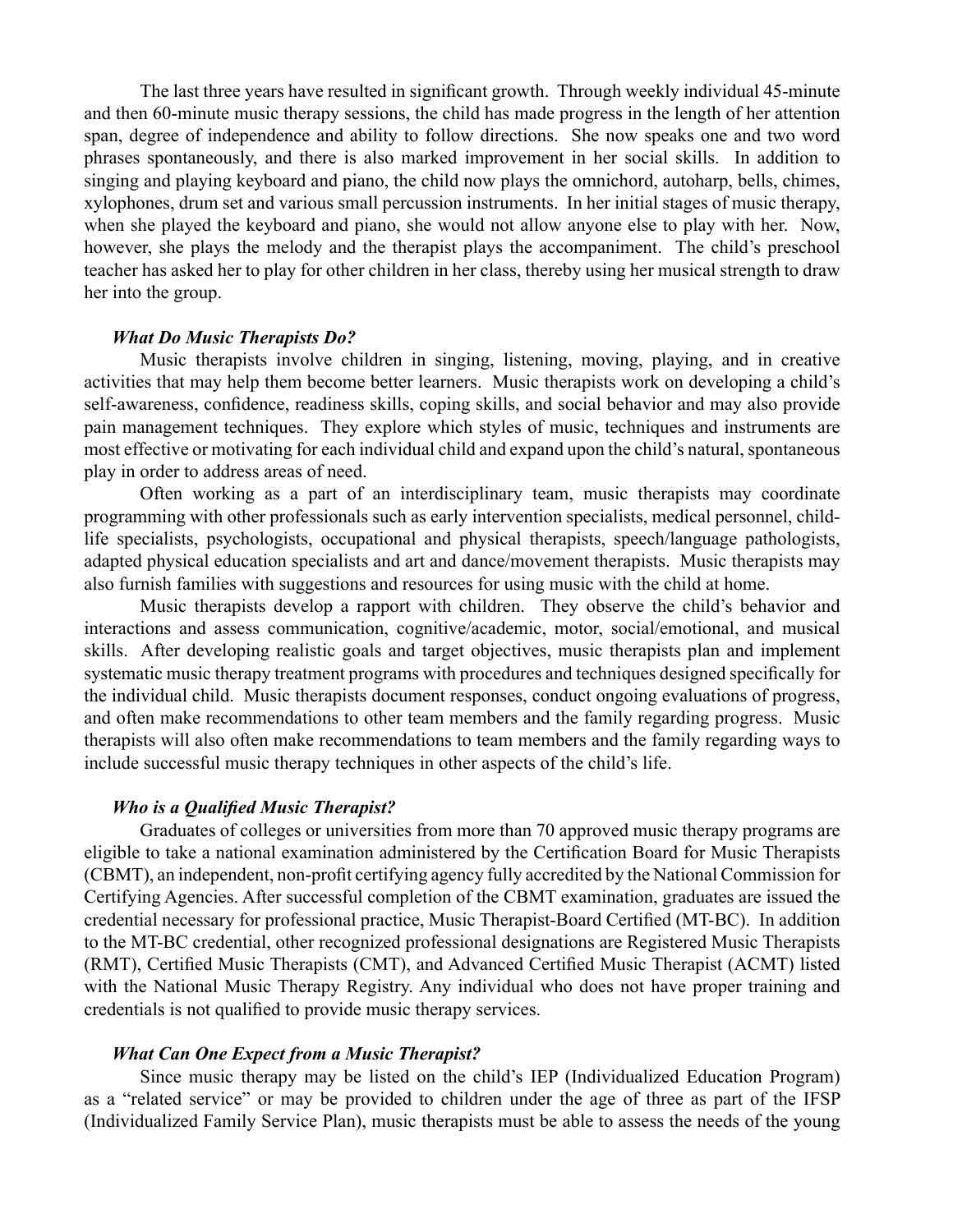child as well as those of the family. They design individualized programming, monitor progress, evaluate, and provide documentation related to the child's goals and objectives.

A music therapist who works with young children should possess a strong knowledge of relevant music and materials, early childhood development, specific needs of the child, and developmentally appropriate practices. A music therapist is accomplished in the use of instruments and voice. He/she is able to adapt strategies to a variety of settings and across disciplines, thus individualizing music therapy interventions to meet children's specific needs. In addition, he/she may provide structured or semi-structured opportunities for children with and without disabilities to interact together in a music setting. Music therapists are creative, energetic, and positive. They demonstrate strong oral and written communication skills and work well with families and other professionals.

#### *Where do Music Therapists Work?*

In addition to early intervention centers, preschools, and schools, music therapists offer services to individuals and groups in a variety of settings. These settings include, but are not limited to, mental health clinics, rehabilitation facilities, outpatient clinics, wellness programs, schools, nursing homes, senior centers, private practice, group homes, day care treatment centers, medical and psychiatric hospitals, substance abuse programs, hospice and bereavement programs, and correctional and forensic facilities. Some music therapists are self-employed and may be hired on a contractual basis to provide assessment, consultation, or treatment services for children and adults.

#### *How Does Music Therapy Help Families?*

Music therapy can provide enjoyable yet purposeful activities and resources for families to share with their children. Families can learn to use music through meaningful play and nurturing experiences. Music therapy may serve as a positive outlet for interaction, providing fun activities that can include parents, siblings, and extended family. Often music therapy allows a family to see a child in a new light as the child's strengths are manifested in the music therapy environment.

#### *What Research and Resources are Available to Substantiate and Support Music Therapy?*

Through *Journal of Music Therapy, Music Therapy Perspectives*, and other resources, AMTA promotes much research exploring the benefits of music therapy with young children. Furthermore, AMTA has an Early Childhood Network that disseminates additional information to interested parties.

#### *Why Music Therapy?*

Music therapy may address several needs simultaneously in a positive and exciting medium: it may provide pleasurable learning that promotes success. Furthermore, music therapy can greatly enhance the quality of life of the young child and his/her family. Music is often the first thing to which a child relates. It is a "universal language" that crosses all cultural lines. Music occurs naturally in our environment in many settings and is a socially appropriate activity and leisure skill. Music provides a predictable time-oriented and reality-oriented structure while offering opportunities for participation at one's own level of functioning and ability. Not only may music activities be opportunities for a child to "shine," but they may also be used to reinforce nonmusical goals. Most people, especially children, enjoy music – therefore, music therapy can be the therapy that reinforces all other therapies.

#### *A Director of Educational Services for a public school system affirms:*

*"The inclusionary preschool music therapy sessions gave children an opportunity to make new friends and learn things about themselves and others. I saw major gains in the children's social skills*